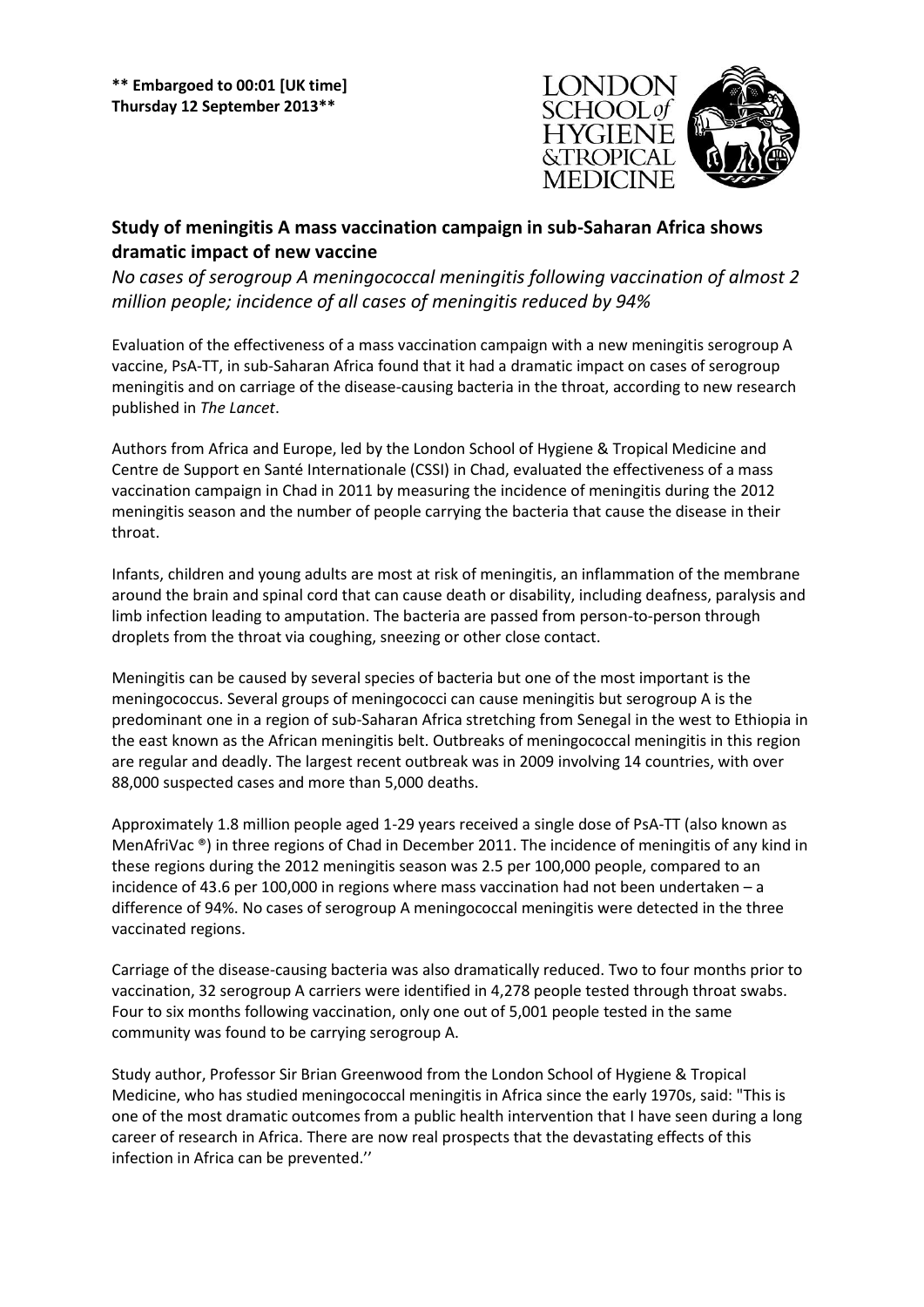In response to the enormous public health, social and economic burden of meningitis A in Africa, the affordable PsA-TT vaccine was developed by the Meningitis Vaccine Project (MVP) – a partnership between the World Health Organization (WHO) and PATH – with funding from the Bill & Melinda Gates Foundation. The vaccine was rolled-out first in Burkina Faso in 2010, but evaluation of the impact of the vaccine in that country was difficult as there were few serogroup A infections occurring at the time that the vaccine was introduced. This is the first study to demonstrate unequivocally the high level of effectiveness of PsA-TT in preventing serogroup A epidemic meningococcal meningitis and carriage.

Dr Doumagoum Moto Daugla, Director of CSSI and first author of the study, said: "The study emphasises the importance, effectiveness and benefit of this vaccine on the population of Chad, where the epidemic of meningitis A has stepped back over the past two years. We can now focus our resources on integrating the vaccine into the routine immunisation programme as well as strengthening surveillance for early detection of this and other diseases."

Dr Marie-Pierre Préziosi, Director of the MVP, said: "The quality of the work and results presented here is unprecedented. We now have impressive evidence in hand that this vaccine stops transmission of meningitis A. Over 100 million people have already been vaccinated. They are protected themselves and they protect others against disease. We have a real opportunity over the next few years to make meningitis A epidemics a thing of the past."

Steve Davis, PATH President and CEO, said: "This landmark study is further evidence of what a success story this public private partnership has become in the arena of global health. When we began this project in 2001, we knew that developing the vaccine was only half the battle. It required intense work to meet rigorous regulatory and technical requirements; to test the vaccine's safety and efficacy; and to strengthen the countries' capacity to administer it for the long haul. We are deeply grateful for all the institutions and the individuals who have made this vision a reality."

Dr Jean-Marie Okwo-Bele, Director of the WHO Department of Immunization, Vaccines and Biologicals, said: "This is an extremely encouraging signal for those countries that have yet to introduce the vaccine. We are not even half-way done with introducing this revolutionary new vaccine across the meningitis belt of Africa, yet we already have extraordinary results."

Dr Keith Klugman, Director of the Pneumonia programme at the Bill & Melinda Gates Foundation, said: "This is a triumph for collaborative partnerships in public health to assist those with the least resources to receive a much needed vaccine. In order to assure the people living in the meningitis belt that the vaccine effectiveness remains high, the Bill & Melinda Gates Foundation is pursuing opportunities to partner with affected countries to develop a surveillance program so that future vaccine requirements can be evaluated and updated."

The authors say several more years of surveillance are needed to establish how long the vaccine remains effective in preventing epidemics and whether other groups of meningococci replace the ousted serogroup A meningococcus.

The study was funded by the Bill & Melinda Gates Foundation, the Wellcome Trust, and Médecins sans Frontières. Oxford University researchers designed and led the molecular characterisation of the bacterial specimens for the study.

Ends

For further information or to request interviews with Professor Greenwood, please contact the London School of Hygiene & Tropical Medicine press office on +4[4\(0\)207 927 2802](tel:02079272802) or [press@lshtm.ac.uk.](mailto:press@lshtm.ac.uk)